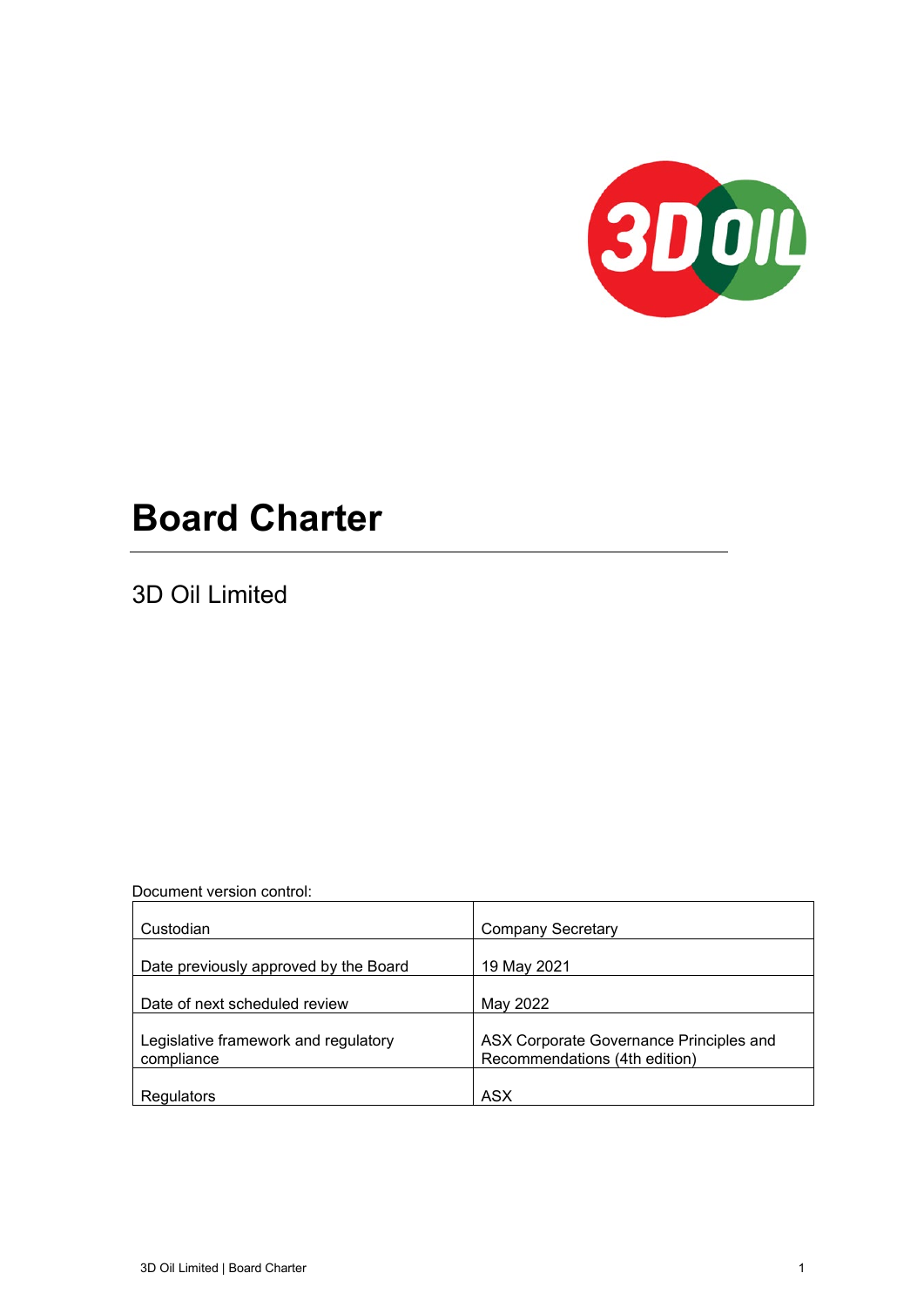# **1. Introduction**

- (a) The board of directors (**Board**) of 3D Oil Limited ACN 105 597 279 (**Company**) has adopted this Board Charter (**Charter**) to outline the manner in which its constitutional powers and responsibilities will be exercised and discharged, having regard to principles of good corporate governance and applicable laws.
- (b) This Charter includes an overview of:
	- (i) the composition of the Board;
	- (ii) the roles and responsibilities of the Board;
	- (iii) the relationship and interaction between the Board and management and the Board's ability to delegate its authority to management; and
	- (iv) the Board process.
- (c) This Board Charter and the charters adopted by the Board for its standing Committees have been prepared and adopted on the basis that strong corporate governance can add to the performance of the Company, create shareholder value and engender the confidence of the investment market.
- (d) This Charter is to be reviewed by the Board as required and at least annually.

# **2. Board composition**

#### **2.1 Board composition and size**

- (a) Directors are appointed by the Board and elected or re-elected by the shareholders. Non-executive Directors are engaged through a letter of appointment.
- (b) The Board, together with the Nomination and Remuneration Committee, determines the size and composition of the Board, subject to the terms of the Company's constitution.
- (c) It is intended that the Board should comprise of at least 3 Directors of which a majority are independent, non-executive Directors and comprise of Directors with a broad range of skills, expertise and experience from a diverse range of backgrounds.
- (d) The Board, together with the Nomination and Remuneration Committee (in case there is one, if not the Board acting as), will review the skills, experience, expertise and diversity represented by the Directors on the Board and determine whether the composition and mix remain appropriate, having regard to the Company's strategy and subject to the limitations imposed by the Constitution.

#### **2.2 Director independence and tenure**

(a) The Board only considers a Director to be independent where he or she is free of any interest, position, association or relationship that might influence, or might reasonably be perceived to influence, in a material respect, his or her capacity to bring independent judgment to bear on issues before the Board and to act in the best interests of the Company and its shareholders as a whole. The Board has adopted a definition of independence based on that set out in Box 2.3 of the ASX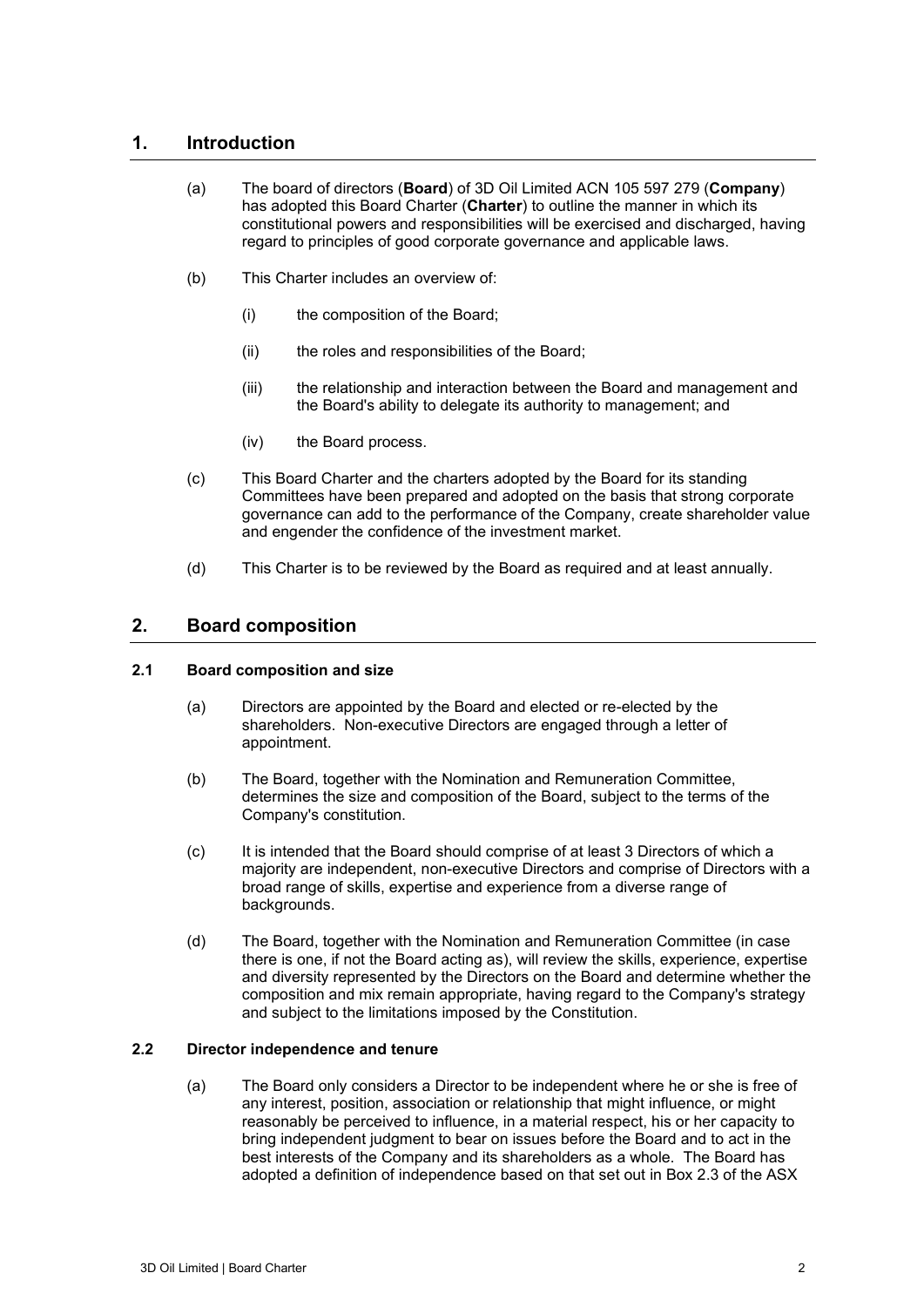Corporate Governance Council's Principles and Recommendations (4<sup>th</sup> edition) (Refer Annexure [1\)](#page-7-0).

- (b) The Board does not believe that it should establish an arbitrary limit on tenure. While tenure limits can help to ensure that there are fresh ideas and viewpoints available to the Board, they hold the disadvantage of losing the contribution of Directors who have been able to develop, over a period, increasing insight into the Company and its operations. Accordingly, tenure is just one of the many factors that the Board takes into account when assessing the independence and ongoing contribution of a Director in the context of the overall Board process.
- (c) The Board regularly reviews the independence of each Non-executive Director in light of information relevant to this assessment as disclosed by each Non-executive Director to the Board.
- (d) The Board discloses the names of the directors it considers to be independent directors.

# **3. Board role and responsibilities**

#### **3.1 Board role**

The Board's role is to:

- (a) represent and serve the interests of shareholders by overseeing and appraising the Company's strategies, policies and performance. This includes overseeing the financial and human resources the Company has in place to meet its objectives and reviewing management performance;
- (b) protect and optimise Company performance and build sustainable value for shareholders in accordance with any duties and obligations imposed on the Board by law and the Company's constitution and within a framework of prudent and effective controls that enable risk to be assessed and managed;
- (c) set, review and monitor compliance with the Company's values and governance framework (including establishing and observing high ethical standards);
- (d) ensure shareholders are kept informed of the Company's performance and major developments affecting its state of affairs.

#### **3.2 Board responsibilities**

The responsibilities of the Board include:

- (a) selecting, appointing and evaluating from time to time the performance of, determining the remuneration of, and planning succession of the CEO or Managing Director and his or her direct reports;
- (b) contributing to and approving management development of corporate strategy, including setting performance objectives and approving operating budgets;
- (c) reviewing, ratifying and monitoring systems of risk management, internal control and legal compliance. This includes reviewing procedures to identify the main risks associated with the Company's business and the implementation of appropriate systems to manage these risks;
- (d) monitoring corporate performance and implementation of strategy and policy;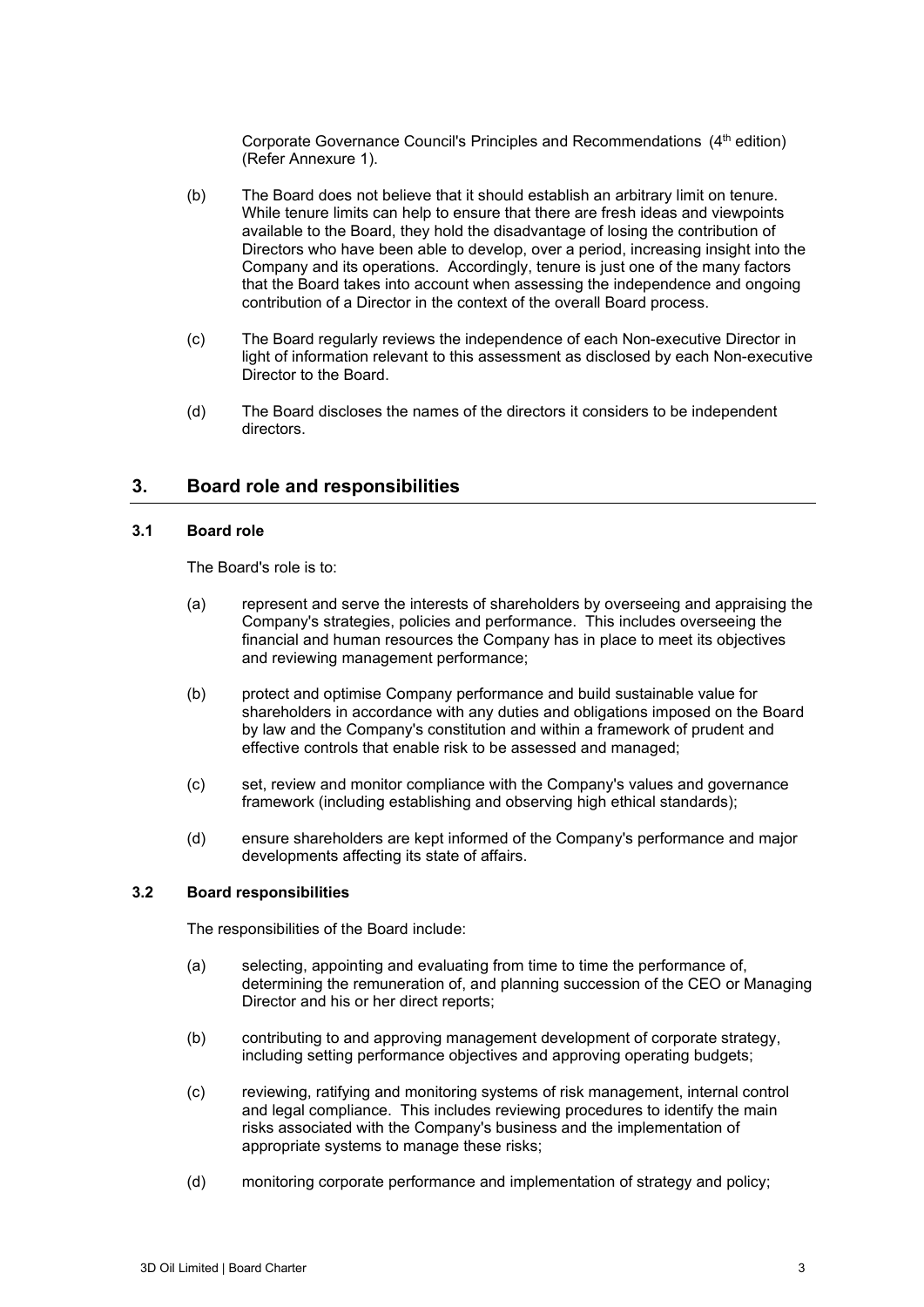- (e) approving major capital expenditure, acquisitions and divestitures and monitoring capital management;
- (f) monitoring and reviewing management processes aimed at ensuring the integrity of financial and other reporting systems, including the external audit;
- (g) see that an appropriate frameworks exists for relevant information to be reported by management to the Board, and whenever required, challenge management and hold it account;
- (h) approving financial reports, profit forecasts and other reports required at law or under the ASX Listing Rules to be adopted by the Board;
- (i) overseeing the Company's process for making timely and balance disclosures of all material information concerning the Company;
- (j) ensuring shareholders are kept informed of the Company's performance and major developments affecting its state of affairs;
- (k) evaluating, at least annually, the performance of the Board, its Committees and individual Directors in accordance with the process set out in Annexure [2;](#page-9-0)
- (l) developing and reviewing corporate governance policies, including the Company's Statement of Values and Code of Conduct to underpin the desired culture of the Company;
- (m) ensuring the Company's remuneration policies are aligned with the Company's purpose, values, strategic objectives and risk appetite;
- (n) ensuring the Company has in place an appropriate risk management framework (for both financial and non-financial risks) and setting the risk appetite that the Board expects management to operate within; and
- (o) performing such other functions as are prescribed by law or are assigned to the Board.

#### **3.3 Director responsibilities**

- (a) Directors will at all times act with honesty and integrity and will observe the highest standards of ethical behaviour.
- (b) Directors will ensure that no decision or action is taken that has the effect of prioritising their personal interests over the Company's interests.
- (c) Directors will be expected to participate in all induction and orientation programs and any continuing education or training arranged for them. The need for such continuing education and professional development for existing directors will be reviewed every year to ensure all directors maintain the skills and knowledge required to perform their role effectively.
- (d) The Board collectively, and each Director individually, has the right to seek independent professional advice, subject to the approval of the Chair, or the Board as a whole.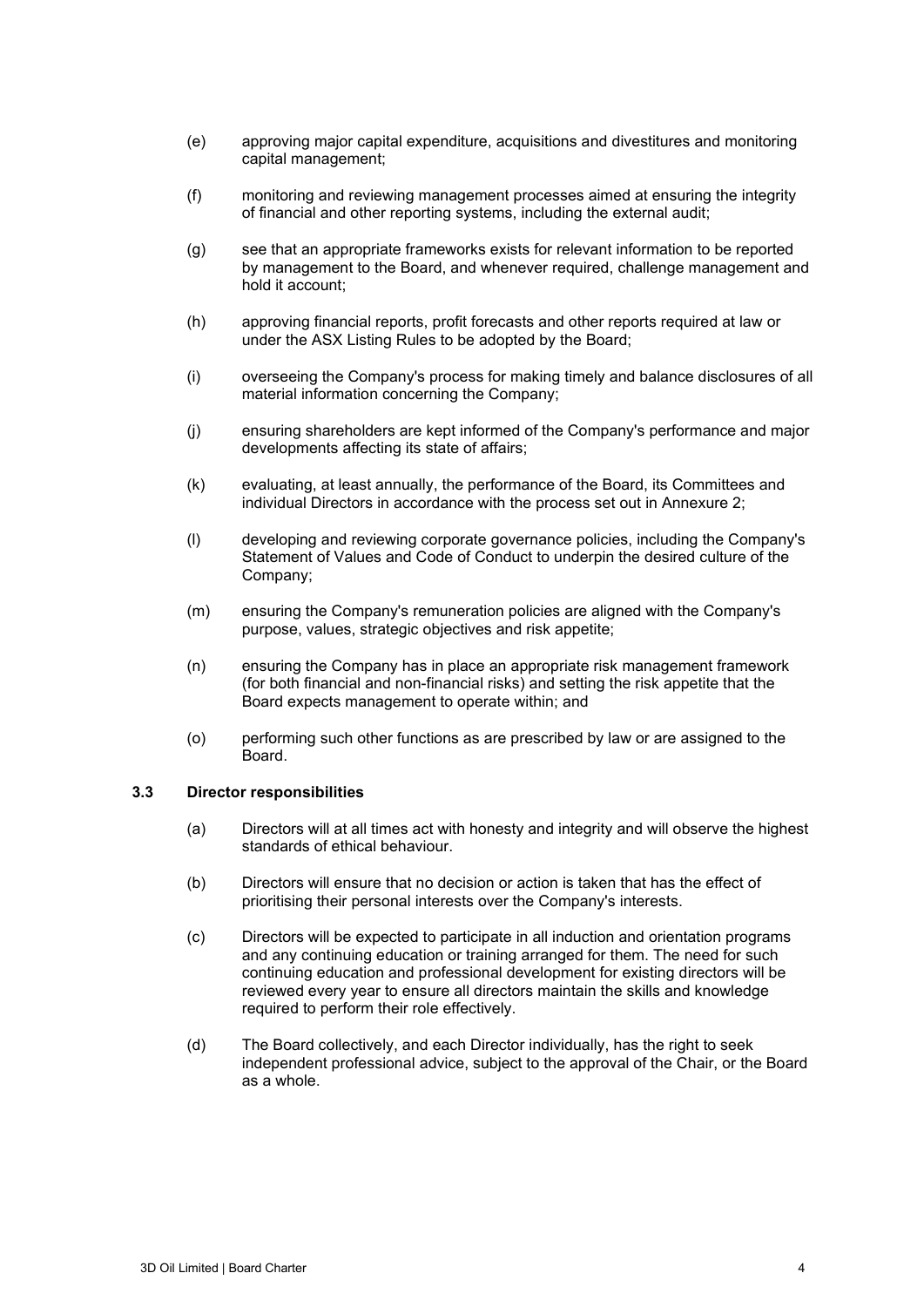# **4. Delegation of duties and powers**

#### <span id="page-4-0"></span>**4.1 Delegation to Committees**

- (a) The Board may, from time to time, establish Committees to streamline the discharge of its responsibilities.
- (b) The Board will adopt a formal charter for each standing Committee setting out the matters relevant to the composition, responsibilities and administration of the Committee.
- (c) The permanent Committees of the Board are (from time to time depending on Company circumstances the Board may act in their capacity as the below):
	- (i) the Nomination & Remuneration Committee; and
	- (ii) the Audit & Risk Committee.
- (d) The Board may also delegate specification functions to ad hoc Committees on an "as needs" basis.

#### <span id="page-4-1"></span>**4.2 Delegation to Management**

- (a) Although the Board retains ultimate responsibility for the strategy and performance of the Company, the day-to-day operation of the Company is conducted by, or under the supervision of, CEO or Managing Director as directed by the Board.
- (b) The Board approves corporate objectives for the CEO or Managing Director to work towards and, jointly with the CEO or Managing Director, develops the duties and responsibilities of the CEO or Managing Director.
- (c) The management team (being the CEO or Managing Director and other officers to whom the management function is properly delegated by the CEO or Managing Director:
	- (i) is responsible for implementing the strategic objectives, plans and budgets approved by the Board;
	- (ii) is accountable to the Board for matters within its delegated authority.
- (d) Management must supply the Board with information in a form, timeframe and quality that will enable the Board to discharge its duties effectively.
- (e) Directors are entitled to request additional information at any time when they consider it appropriate.

#### **4.3 Matters reserved for the Board**

Notwithstanding sections [4.1](#page-4-0) and [4.2,](#page-4-1) the following matters are specifically reserved for the Board (or the Board acting upon a recommendation from a Committee):

- (a) approving the Company's statement of values and defining the Company's purpose;
- (b) appointment of a Chair;
- (c) appointment of the deputy Chair and/or the 'senior independent director' (if applicable);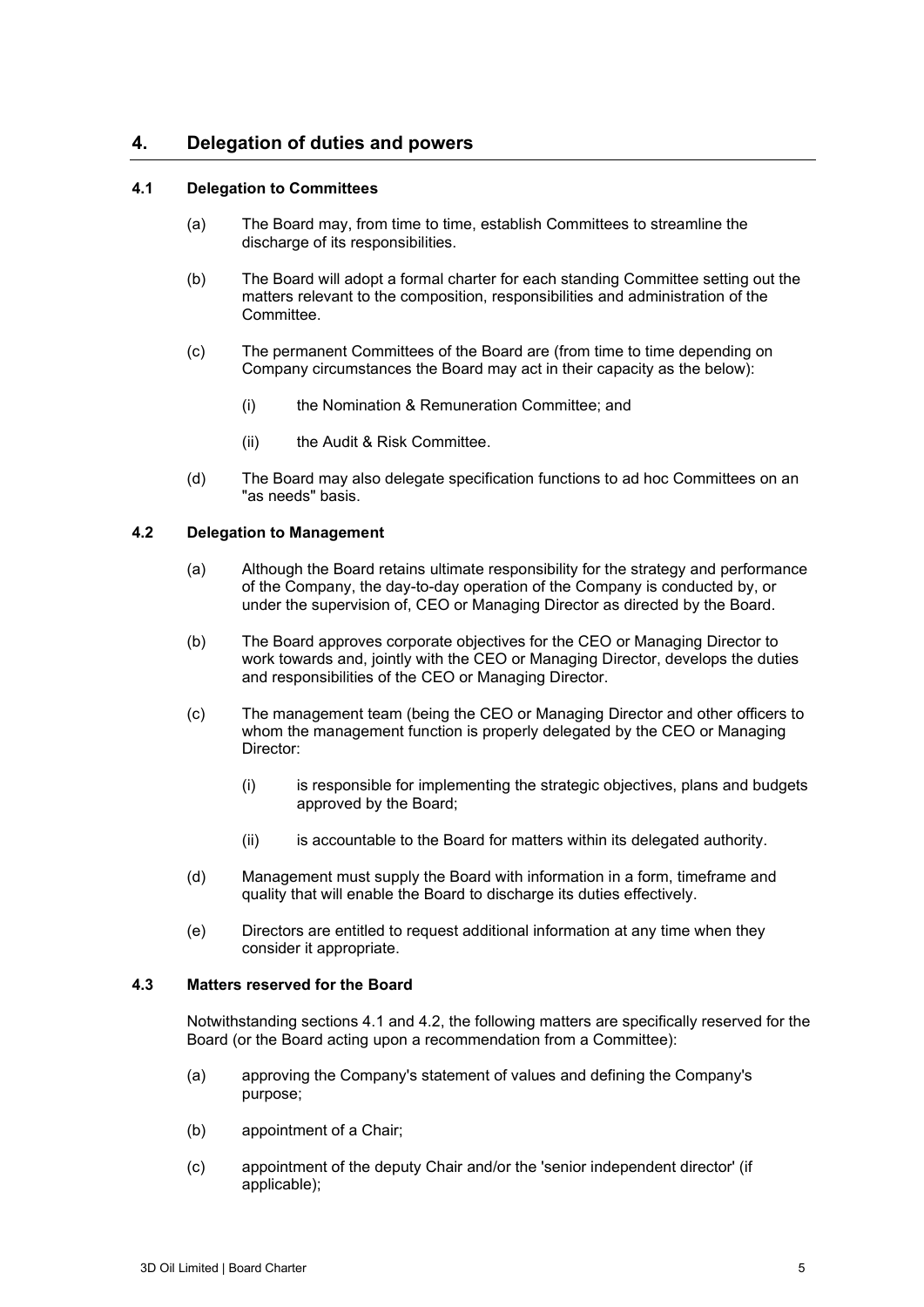- (d) appointment and removal of the CEO or Managing Director;
- (e) approving the appointment of other senior executives of the Company;
- (f) appointment of Directors to fill a casual vacancy or as an additional Director;
- (g) establishment of Board Committees, their membership and delegated authorities;
- (h) approval of interim dividends;
- (i) recommendations of dividends to shareholders and approval of final dividends;
- (j) approval of major capital expenditure, acquisition and divestitures in excess of authority levels delegated to management;
- (k) calling of meetings of shareholders;
- (l) approval of formal delegations of authority and amendments to existing delegations of authority; and
- (m) any other specific matters nominated by the Board from time to time.

### **5. Board process**

#### **5.1 Meetings**

- (a) The Board will meet regularly and Directors will use all reasonable endeavours to attend Board meetings in person.
- (b) Periodically, Non-executive Directors may meet without the CEO or Managing Director or management present.
- (c) The Company's constitution governs the regulation of Board meetings and proceedings.

#### **5.2 The Chair**

- (a) The Board will appoint one of its members to be Chair.
- (b) It is intended that the Chair should be an independent, non-executive Director.
- (c) The Chair represents the Board to the shareholders and communicates the Board's position.

#### **5.3 The Company Secretary**

- (a) The Board will appoint at least one Company Secretary who is accountable to the Board on all matters to do with the proper functioning of the Board.
- (b) The Company Secretary is responsible for coordination of all Board business, including agendas, board papers, minutes, communication with regulatory bodies and ASX, and all statutory and other filings.
- (c) All Directors will have direct access to the Company Secretary.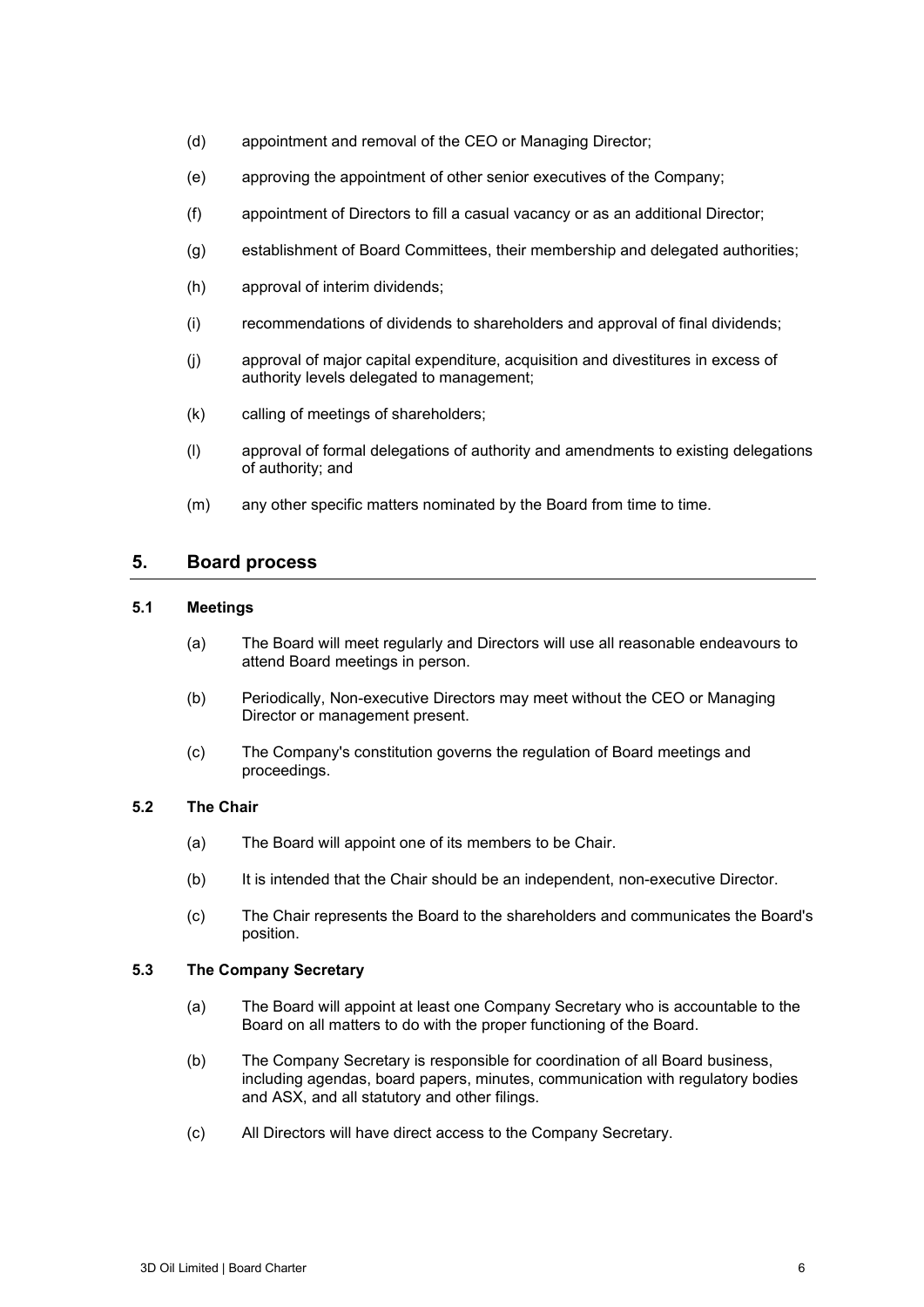# **6. Role of the Managing Director/CEO**

- (a) The management function is conducted by, or under the supervision of, the Managing Director/CEO as directed by the Board (and by other officers to whom the Managing Director/CEO has properly delegated a management function).
- (b) The Board approves corporate objectives for the Managing Director/CEO to satisfy and the duties and responsibilities of the Managing Director/CEO.
- (c) The Managing Director/CEO is responsible for implementing strategic objectives, plans and budgets approved by the Board.

# **7. Approved and adopted**

This Policy was approved and adopted by the Board to be effective from 19 May 2021.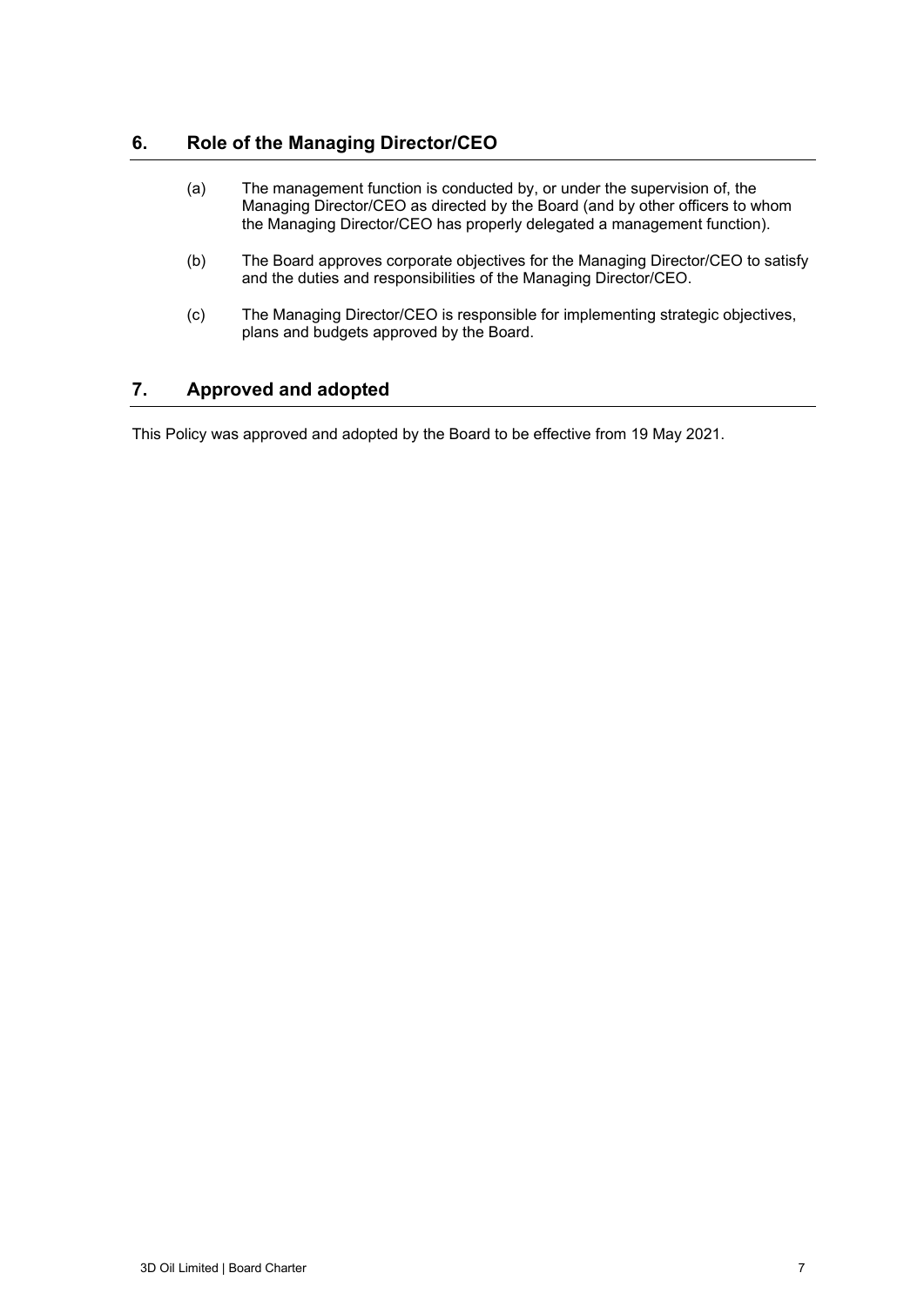# <span id="page-7-0"></span>**Annexure 1 – Independence of Directors**

#### **1. Independence guidelines**

Without limiting the Board's discretion, the Board has adopted the following guidelines to assist in considering the independence of Directors. In general, Directors will be considered to be "independent" if they:

- (a) are not employed in an executive capacity by the Company or another group member, or, if they have been previously employed in an executive capacity by the Company or another group member, there has been a period of at least 3 years between ceasing such employment and serving on the Board;
- (b) do not receive performance-based remuneration from the Company or participate in an employee incentive scheme of the Company;
- (c) have not within the last 3 years been a partner, director or senior employee of a provider of material professional services to the Company or another group member;
- (d) have not within the last 3 years been in a material business relationship (eg as a professional advisor, consultant, supplier or customer) with the Company or other group member of an officer of or otherwise associated directly or indirectly with someone with such relationship;
- (e) are not a substantial shareholder of the Company, represented a substantial shareholder of the Company, an officer of, or otherwise associated directly or indirectly with, a substantial shareholder of the Company;
- (f) have no material contractual relationship with the Company or another group member, other than as a Director of the Company;
- (g) do not have close family ties with any person who falls within any of the categories described above;
- (h) have not been a Director of the Company for such a period that his or her independence may have been compromised; and
- (i) are free from any other interest, position, association or relationship that might influence, or reasonably be perceived to influence, in a material respect the Director's capacity to bring an independent judgement to bear on issues before the Board and to act in the best interests of the Company and its shareholders as a whole.

#### **2. Materiality thresholds**

The Board will consider the materiality of the Directors' interests, position, association or relationship for the purposes of determining "independence" on a case-by-case basis, having regard to both quantitative and qualitative principles. Without limiting the Board's discretion in this regard, the Board has adopted the following guidelines:

- (a) the Board will determine the appropriate base to apply (eg revenue, equity or expenses) in the context of each situation;
- (b) in general, the Board will consider a holding of 5% or more of the Company's shares to be material;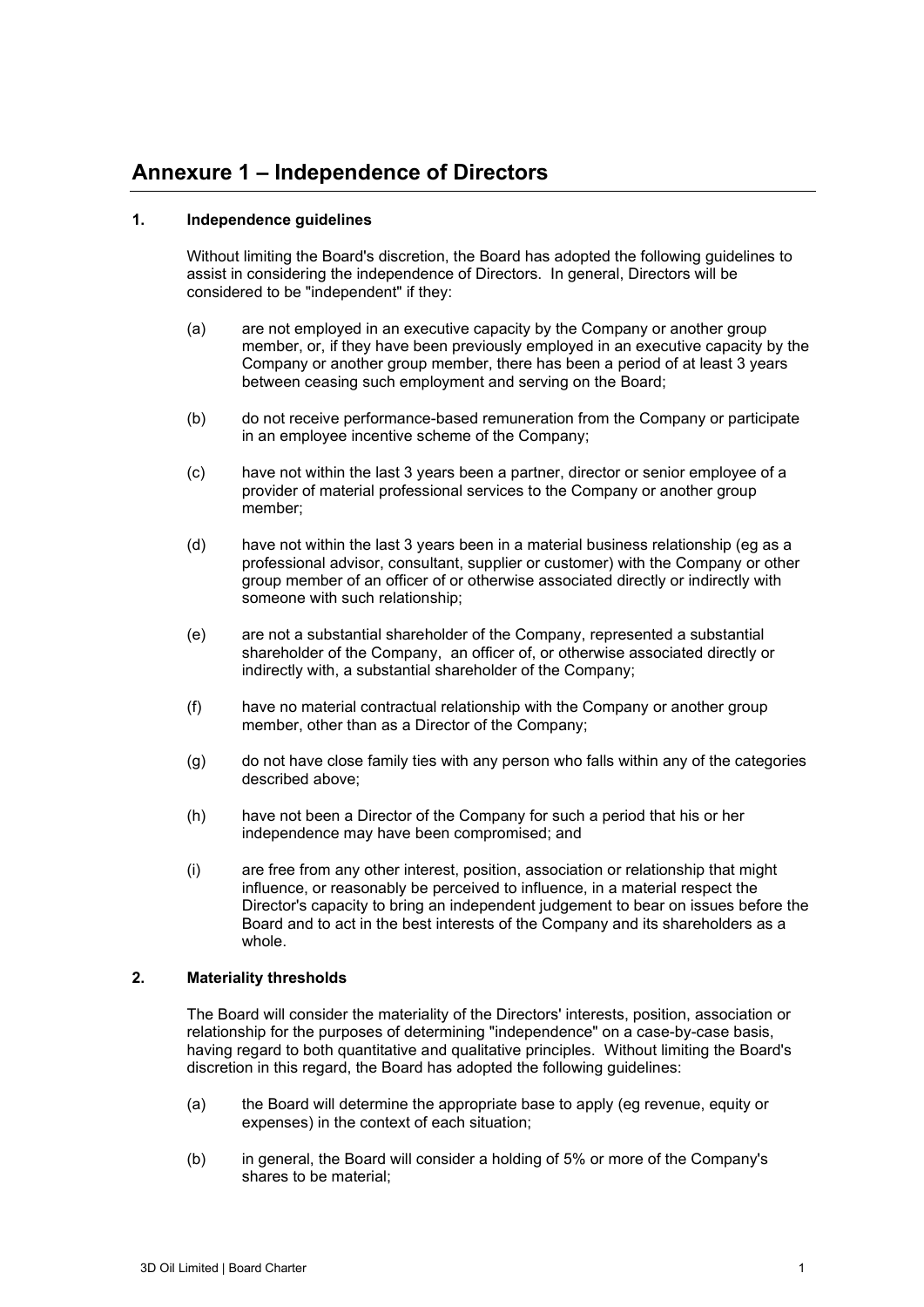- (c) in general, the Board will consider an affiliation with a business which accounts for less than 5% of the relevant base to be immaterial for the purposes of determining independence. However, where this threshold is exceeded, the materiality of the particular circumstance with respect to the independence of the particular Director should be reviewed by the Board; and
- (d) overriding the quantitative assessment is the qualitative assessment. Specifically, the Board will consider whether there are any factors or considerations which may mean that the Director's interest, business or relationship could, or could reasonably be perceived to, materially interfere with the Director's ability to act in the best interests of the Company.